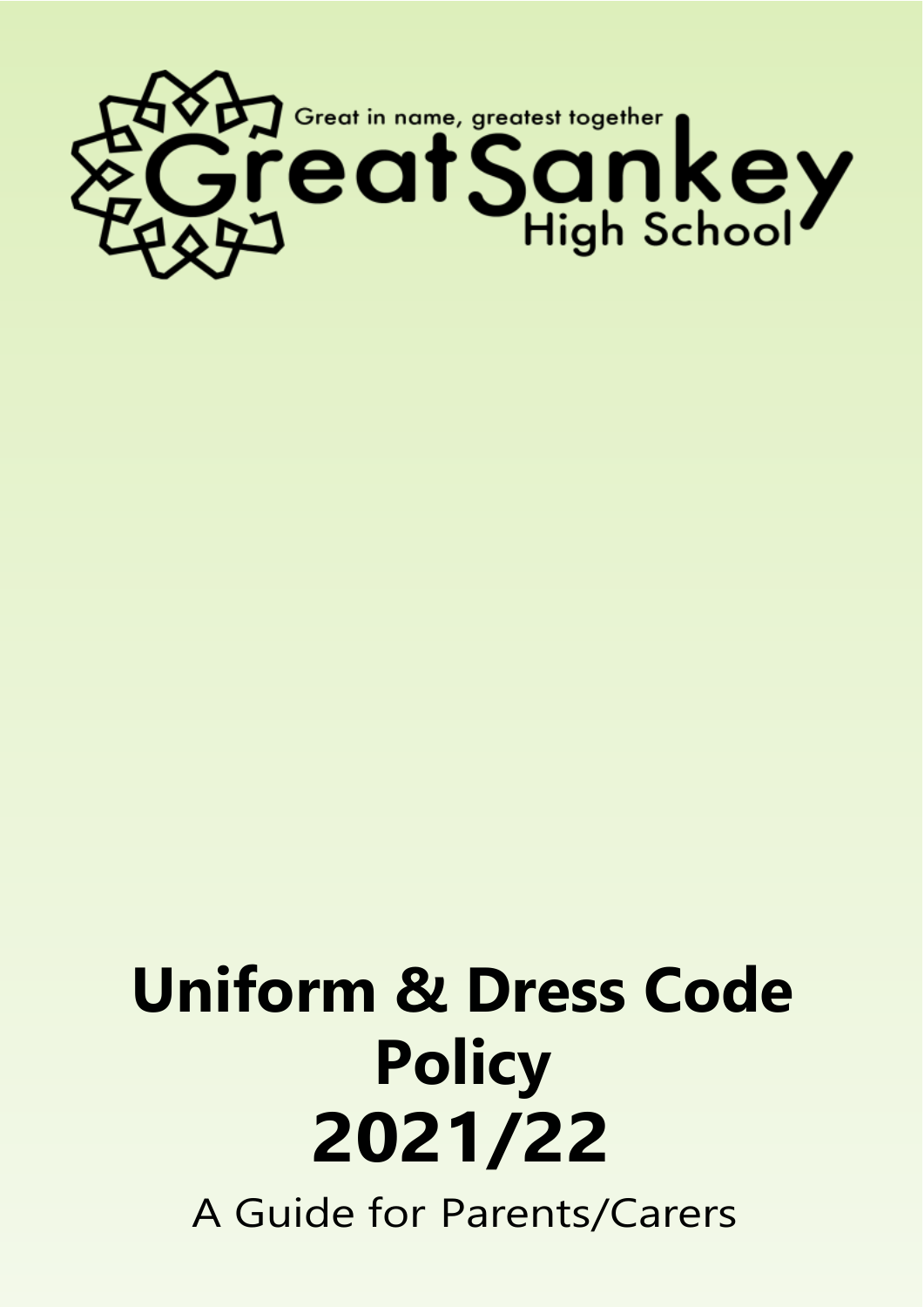# **Dress Code and Uniform**



Buying a school uniform is a major expense and for this reason the uniform has been carefully chosen and priced so that whilst it is distinctive from those of neighbouring schools, it is also easily obtainable and keenly priced.

 Our uniform creates our school identity and establishes <sup>a</sup> sense of pride amongst the students. It is expected that all students will come to the school every day in full, neat, clean uniform, giving the message that ourstudentstake pride and place in our school community.

This will continue to be the case until the student leaves the school and will also apply to the public examination period for all students. Year 11 students will attend all examinations and revision sessions in full uniform until their last examination.

The support of parents in upholding our high standards and expectations of uniform and appearance is crucial. Staff are required to ensure these standards are maintained at all times and will challenge students who do not uphold our standards.

Uniform sends a strong message about standards and self-worth. Admission to our school implies acceptance of the uniform code and students whose appearance doesn't meet our expectations may be sent home to change, or be isolated from other students by a senior member of staff until it is rectified. Repeated disregard forschool rules could result in further sanctions being levied.

We believe that wearing a uniform does not discriminate and ensures all students have equal opportunities and shared expectations, regardless of background.

A list and summary of the full school uniform can be found towards the back of this booklet.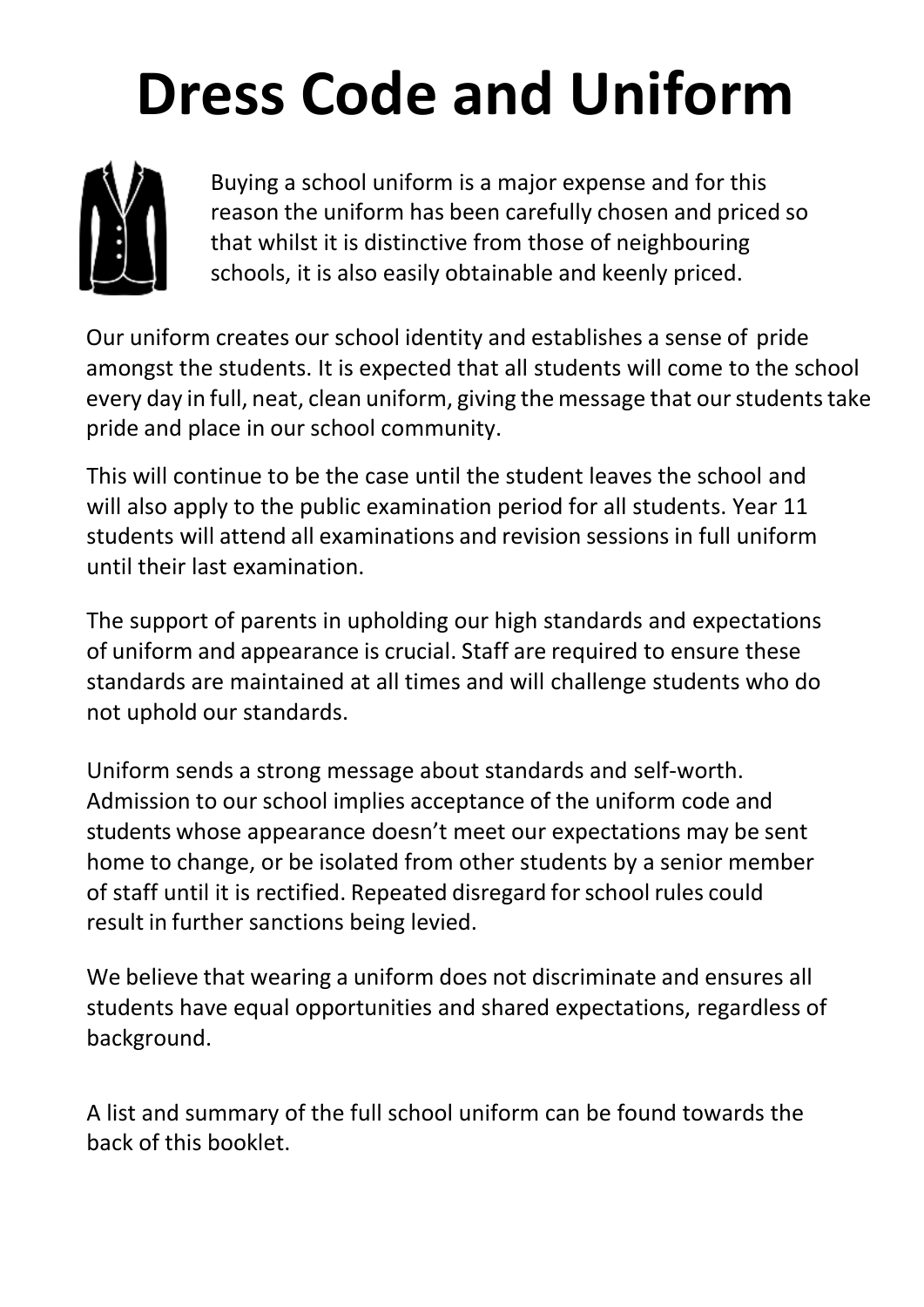# **Personal Appearance**

**Hair** Hair must be worn in an appropriate conventional style. Hair styles must be such that they can easily be kept neat and do not prevent students from participating effectively and safely in all school activities. All long hair MUST be tied back for Health & Safety purposes during practical subjects.

Heads must not be fully shaved and should be no shorter than a grade 2, nor should there be any style which the school believes would undermine the ethos or discipline of the school. Inappropriate extreme hair cut examples include mohawk styles, disconnected parting lines or stepped hairstyles, with fully shaved back & sides which do not blend into the hair on top.

The dying, high or low lighting of hair in **natural** colours is acceptable – other colours are not permitted. Students will be required to re-dye their hair in the event of failing to adhere to this rule. Eyebrows should also look natural.

## **Shirt, skirt and trouser styles**

Shirts must be plain white with a collar (casual shirts are not permitted) and be worn appropriately, i.e. shirts must be tucked in, collars buttoned to the top and ties clipped on. Trousers should be tailored only and should be worn with a belt where necessary and should not hang below the waist.

If not wearing a GSHS Tartan skirt (compulsory for new starters joining from September 2020), skirts should be knee length and not deemed too short. We will ask a student to change a skirt if we feel it is an inappropriate length/style for school. No jeans, fashion trousers or leggings are allowed. Socks should be plain black ankle socks or tights. Knee length socks are not allowed.



Outdoor coats must be removed on entering the school. Students should not wear hoodies or non-uniform jumpers under their GSHS blazer. We will request that these items are removed until the end of the school day.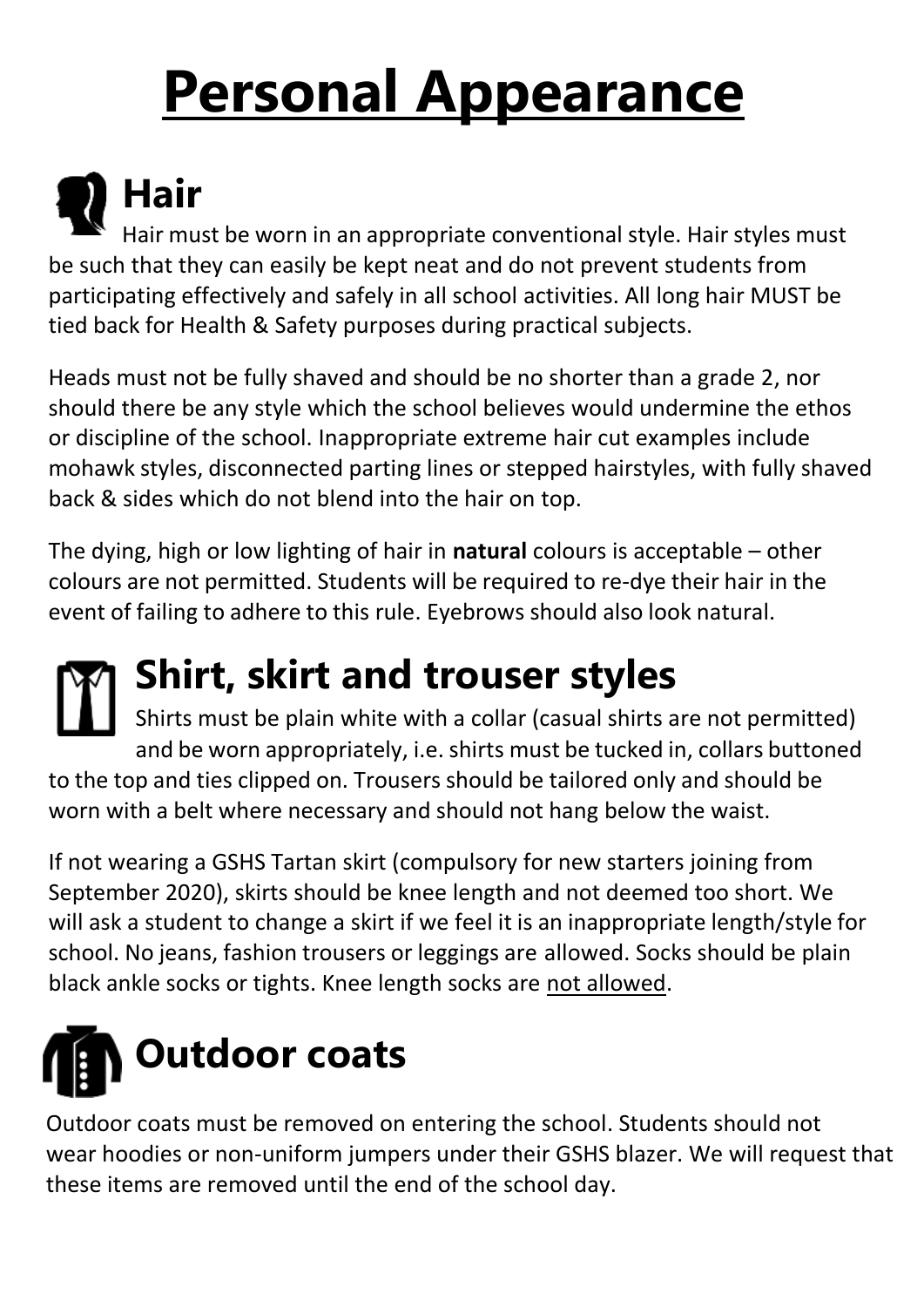

Make-up should be minimal and discreet for students in **Years 10-11 only**. Coloured nail varnish, false nails, false eyelashes, fake tan and excessive make-up must not be worn. Students will be provided with hypo-allergenic make up remover and requested to remove their make-up should it be deemed excessive.

# **Jewellery**

No jewellery or piercings of any kind are to be worn, except for a watch.Watches must be removed before P.E lessons, including smart watches. Students who persist in wearing jewellery will have these items confiscated and parents will be contacted to arrange collection. Staff confiscating jewellery will place it in a labelled envelope which will be taken to the Year Office to be locked away. The school takes no responsibility for jewellery which is brought into school, and is subsequently lost or stolen. However, once confiscated, the school and its staff are responsible for ensuring its security.

Due to the healing time advised, we request that any piercings are made at the start of the summer holidays to ensure no piercings are worn during school time.

# **Parental Support**

Parental support is crucial in upholding our high standard of uniform and appearance at our school. Parents are asked to note that we do not accept responsibility for loss of, or damage to, personal property on, or left on, the premises.

The school retains the right to act as the final authority in the interpretation of the dress code and any student who fails to adhere to our uniform guidelines will risk being isolated as per our Behaviour Policy. If unsure, parents are advised to contact school for clarification before purchasing an item.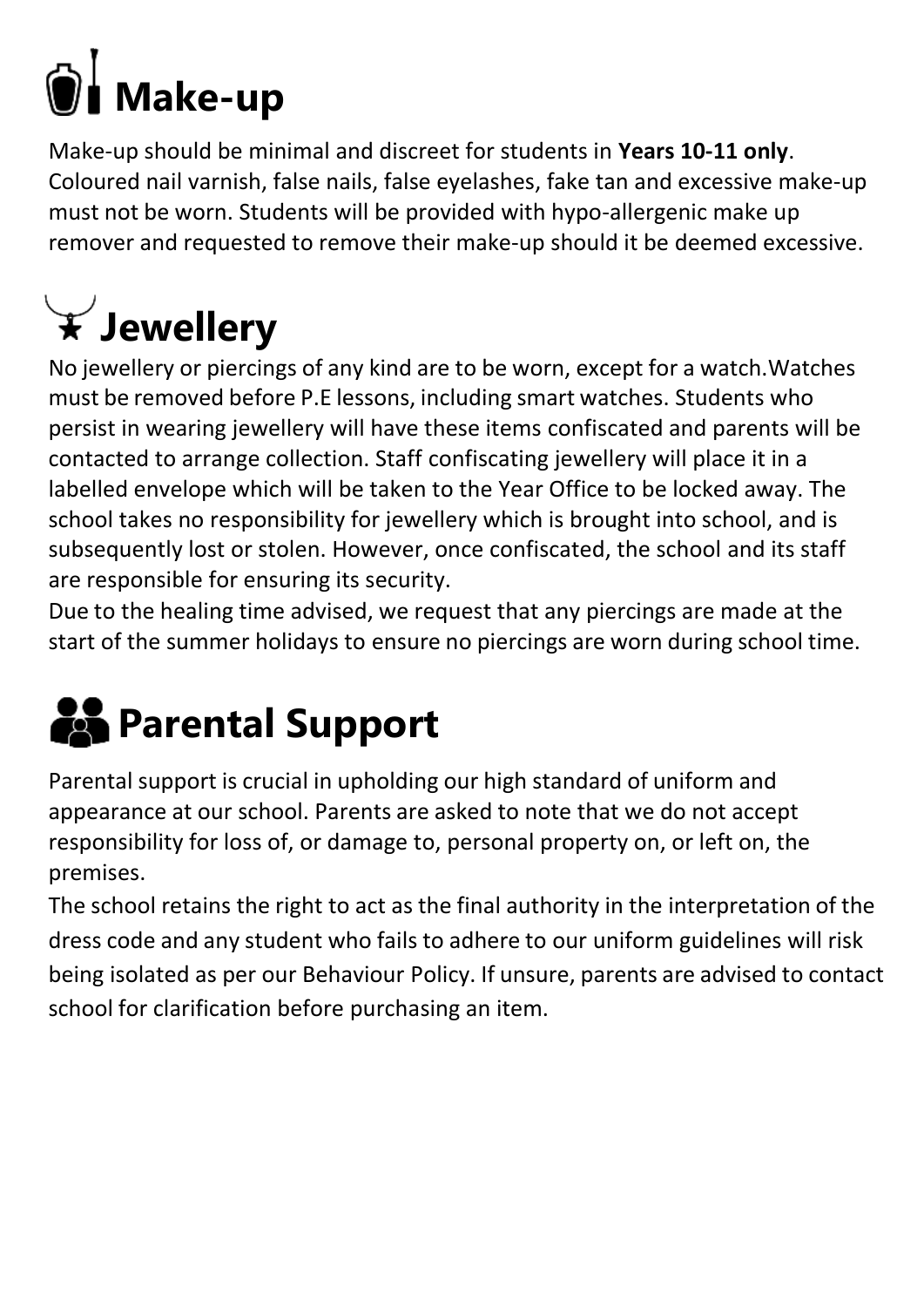## **GSHS School Uniform 2021/22**

Available from the uniform shop (details on last page)

#### **Blazer Tie**

Black blazer with GSHS logo Clip-on tie in year colour





| Year 7  | Dark Blue |
|---------|-----------|
| Year 8  | Purple    |
| Year 9  | Yellow    |
| Year 10 | Orange    |
| Year 11 | Red       |



#### **Skirt**



GSHS Tartan skirt Compulsory for years 7 and 8 Optional for years 9-11 or plain black pleated, kneelength skirt

## **Jumper (optional)**



Comes in year colours to match year tie

| Year 7  | Dark Blue |  |
|---------|-----------|--|
| Year 8  | Purple    |  |
| Year 9  | Yellow    |  |
| Year 10 | Orange    |  |
| Year 11 | Red       |  |

#### **Food Technology Apron**



This is compulsory for Food Technology lessons and will be available to buy directly from school at a cost of £5. This will be supplied in your child's first Food Technology lesson.

Payment will be taken in September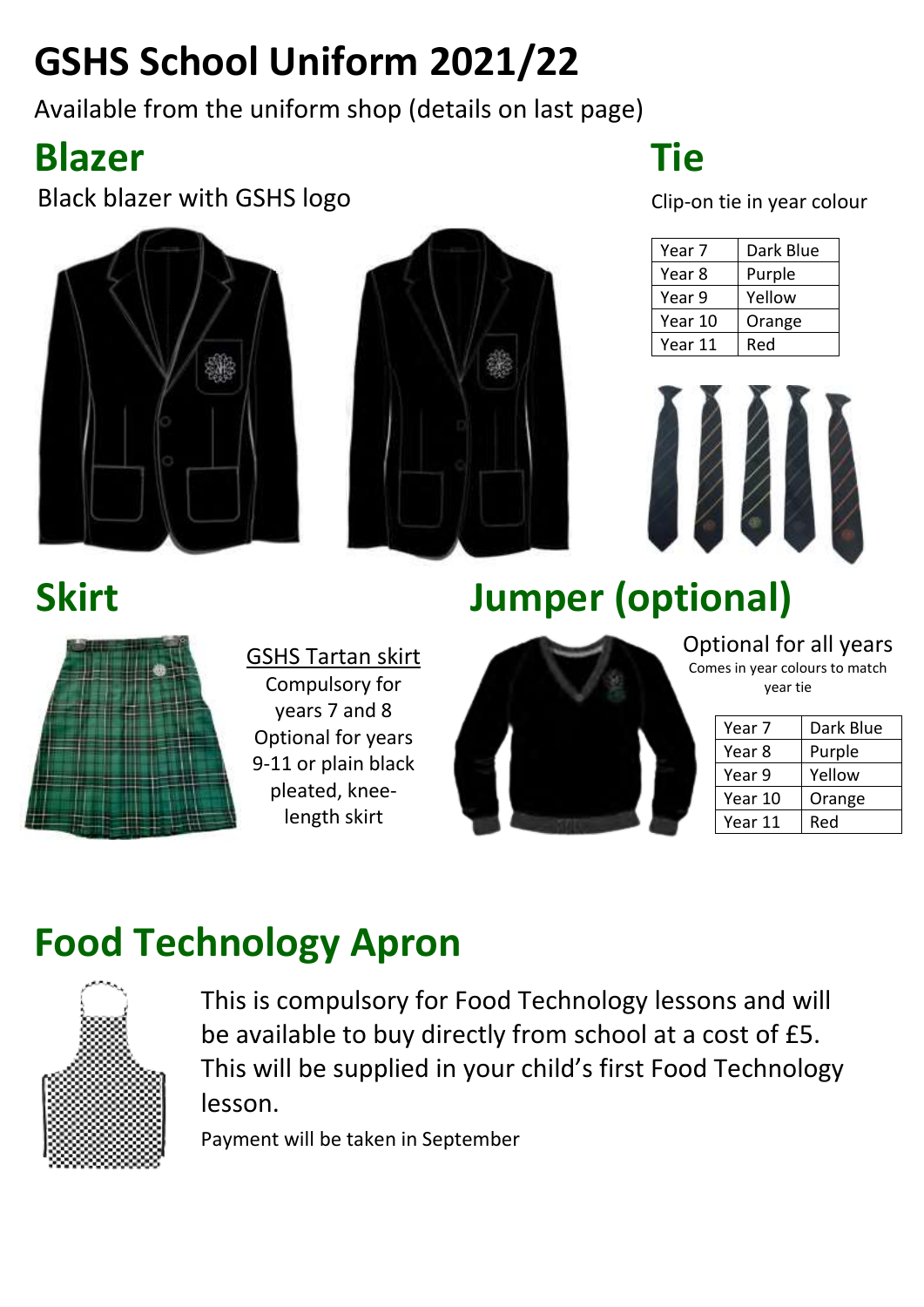## **Non-branded compulsory uniform**

## **Shirt/Blouse**

Plain white buttoned shirt or blouse with either short or long sleeves

### **Trousers**

Trousers should be plain black, tailored style. Demin, lycra, cargo style etc are not permitted

## **Skirt**

Students joining from September 2020 - GSHS tartan skirt Other students – GSHS tartan skirt is optional or plain black pleated, knee-length skirt only

## **Shoes**

Shoes must be black flat shoes with no other colours or marking. They should be a polishable, smart, leather formal type shoe, not a suede, canvas or leather trainer / leisure footwear type.

Do not assume stores that label their stock 'School Shoes' will be an appropriate purchase.

Please use the photographs below as a guide of what is acceptable.

If in doubt, please contact the school for advice.

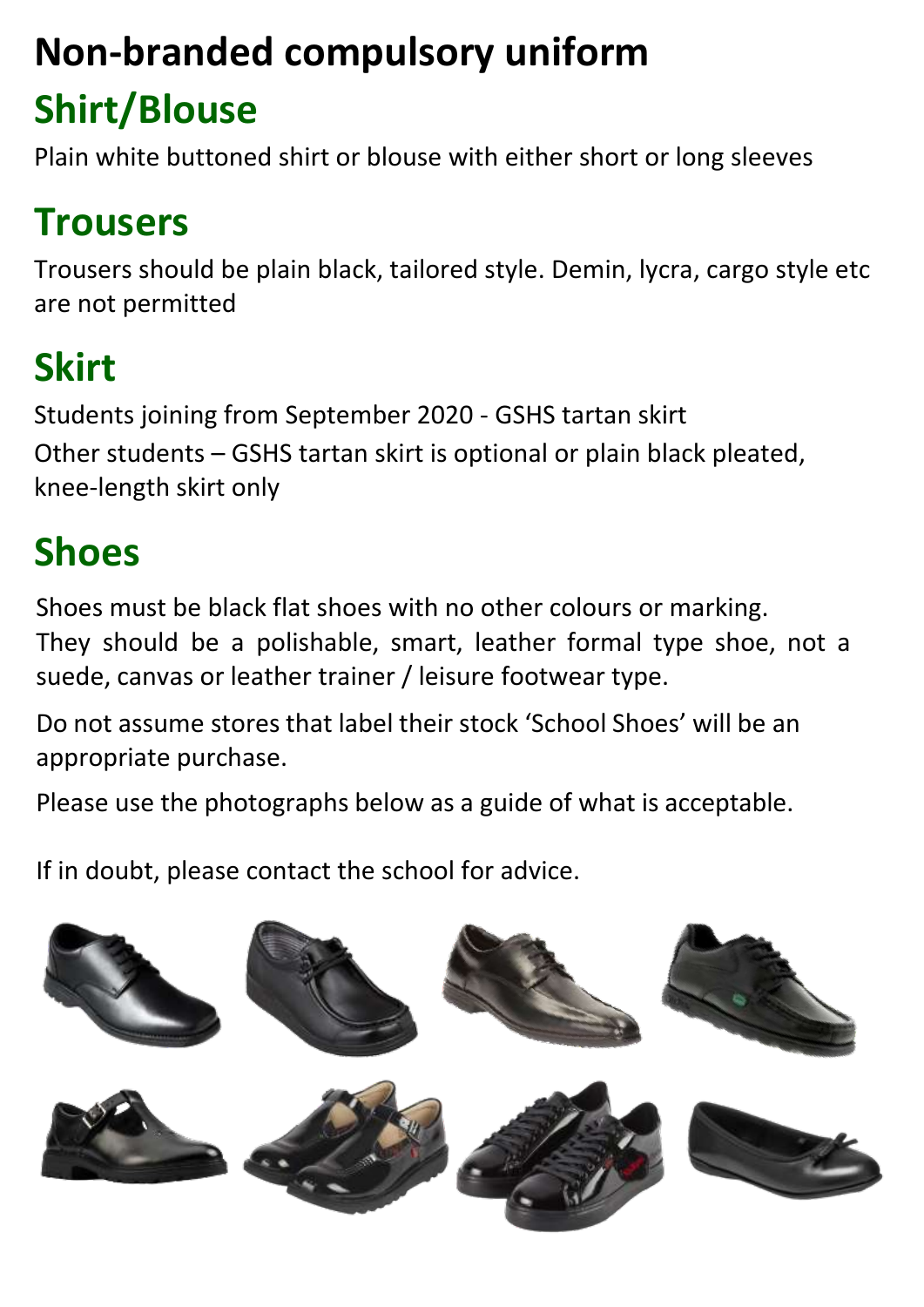### **GSHS PE Kit 2021/22 Polo top or Multisport Top**  $\frac{1}{2}$  **Zip top (optional)**

Short sleeve button top or long sleeve multisport top with school logo



optional long sleeve winter top



**PE Bottoms / Leggings / shorts PE Jacket (optional)**







Students can wear either the bottoms, leggings or shorts



#### **Non-branded compulsory PE kit**

Plain black



#### **Socks Trainers**

Black trainers are required for PE. These can be sports branded or non-branded.

#### **Boots (optional)**

If you wish your child to also have a pair of studded boots for use with outdoor sports on the 3G pitch, they need to have soft studs (moulded). Metal studded boots are not permitted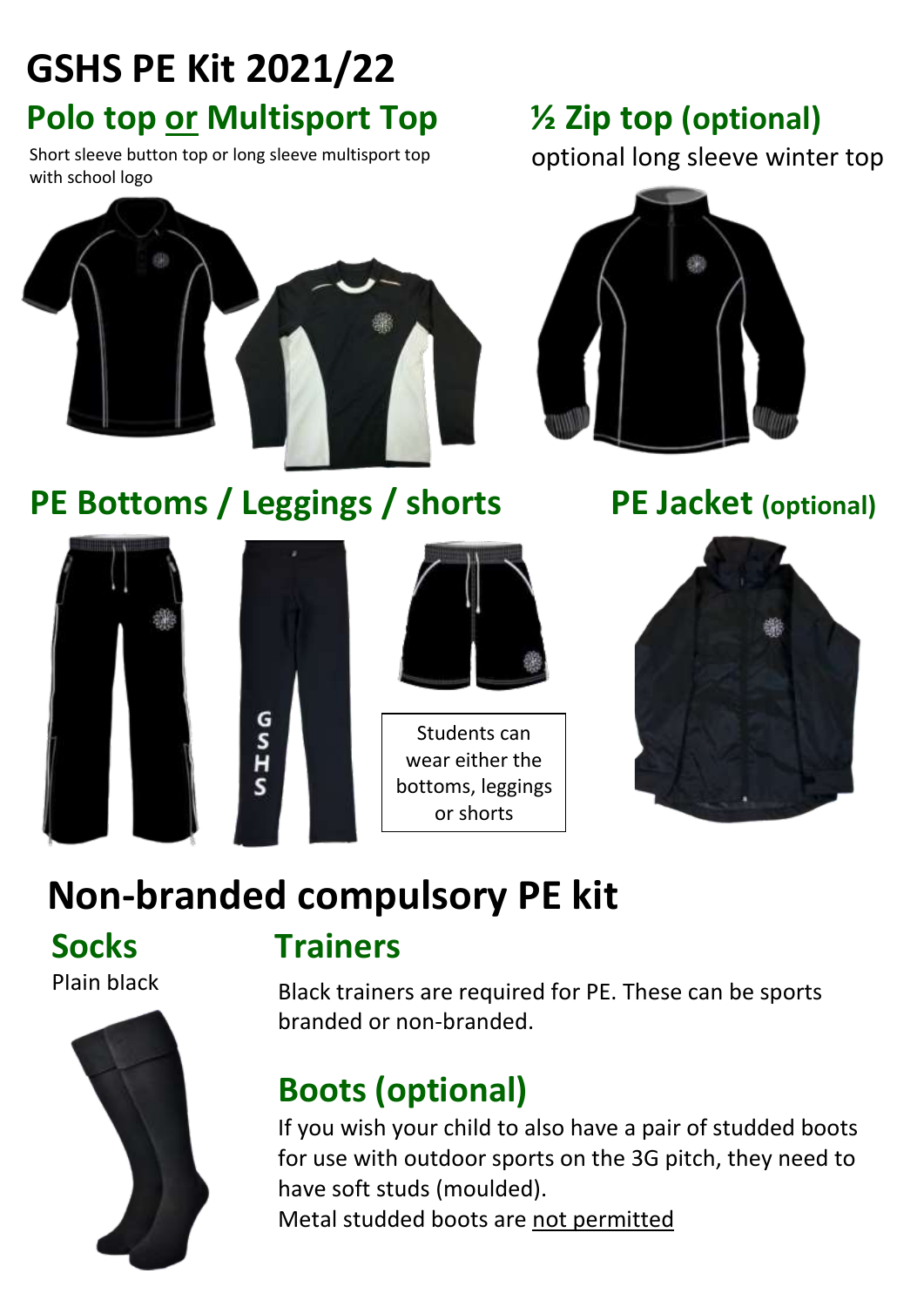# **Uniform Summary for September 2021/22**

#### **COMPULSORY UNIFORM**

- Black blazer with school badge in white
- Plain white school shirt / blouse with collar and top button (no logos) *Short or long-sleeve are acceptable*
- Clip on GSHS school tie in year colour
- Tartan GSHS school skirt (compulsory students joining from September 2020) Year 9-11 have the option to wear this, or a plain black, pleated, knee-length skirt **OR**

Black, formal style trousers (**no** jean-type material / style, leggings, Lycra or similar)

- Plain black ankle socks or plain black tights only (**no** knee-length)
- School shoes (as above)
- Black checked apron (supplied by school in September at a cost of £5)

#### *OPTIONAL*

• Black V-neck school jumper **with school badge** in year colour

#### **COMPULSORY PE KIT**

• Black polo shirt with school badge

#### **OR**

Long sleeve multisport top with school badge

• Black shorts / tracksuit bottoms with school badge only  **OR**

GSHS logo leggings

- Black sports socks (plain or GSHS) if wearing shorts
- Black Trainers (as above)

#### *OPTIONAL*

- GSHS Black  $\frac{1}{2}$  zip top with school badge
- Moulded studded boots (as above)
- GSHS Waterproof jacket

#### **Items with alternative brand markings to the school name and badge will not be permitted**